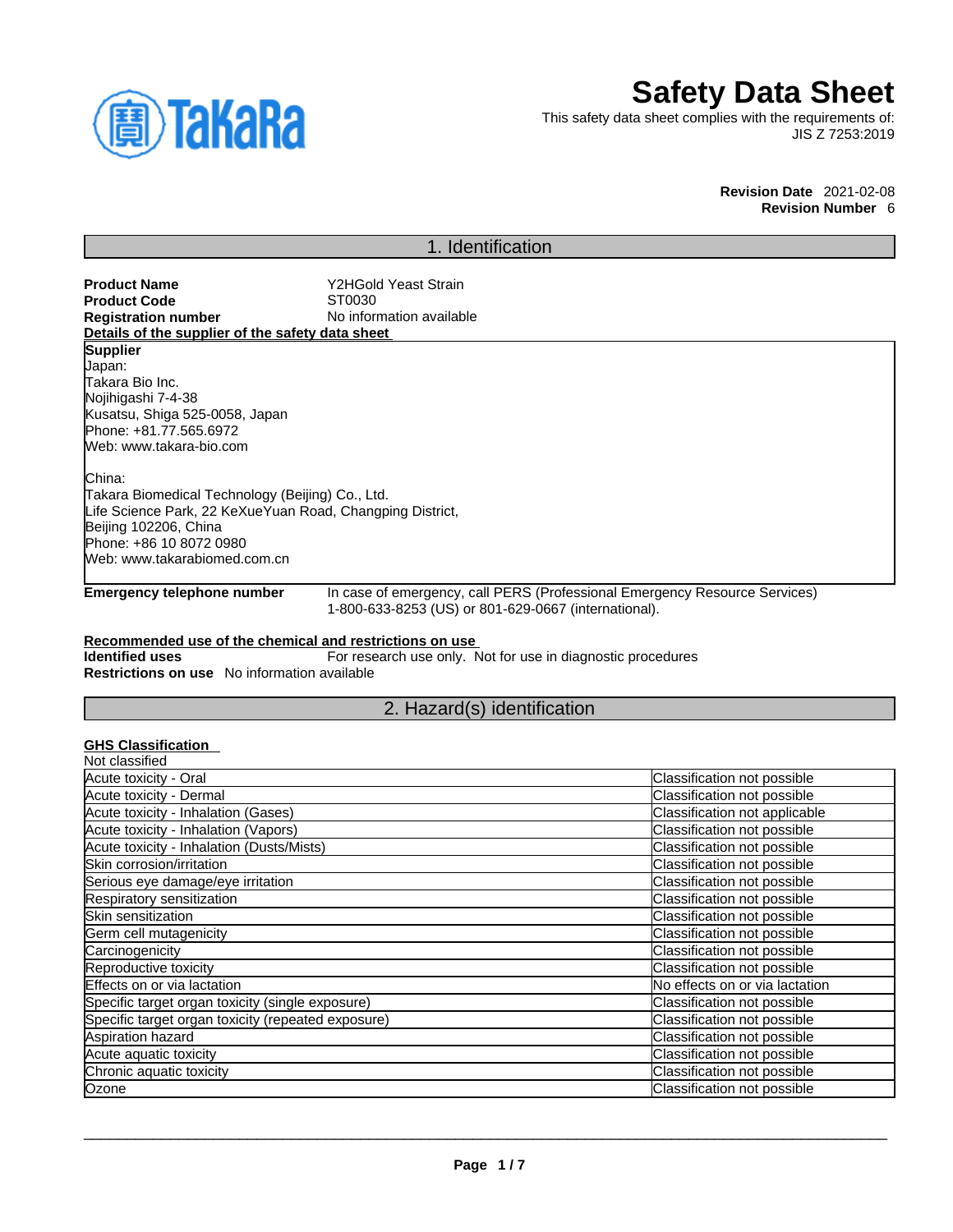#### **GHS label elements**

**Hazard Statements**  Not classified

**Prevention** • Not applicable

**Response** • Not applicable **Storage** • Not applicable **Disposal** • Not applicable

**Other hazards**  May be harmful if inhaled.

3. Composition/information on ingredients

#### **Pure substance/mixture** Mixture

**Pollutant Release and Transfer Registry (PRTR)** Not applicable

#### **Industrial Safety and Health Law**  ISHL Notifiable Substances

Not applicable

Harmful Substances Whose Names Are to be Indicated on the Label Not applicable

### **Poisonous and Deleterious Substances Control Law**

Not applicable

### 4. First-aid measures

| In case of inhalation                                 | Remove to fresh air.                                                                                                    |
|-------------------------------------------------------|-------------------------------------------------------------------------------------------------------------------------|
| In case of skin contact                               | Wash skin with soap and water.                                                                                          |
| In case of eye contact                                | Rinse thoroughly with plenty of water for at least 15 minutes, lifting lower and upper eyelids.<br>Consult a physician. |
| In case of ingestion                                  | Clean mouth with water and drink afterwards plenty of water.                                                            |
| Most important symptoms/effects,<br>acute and delayed | No information available.                                                                                               |
| Note to physicians                                    | Treat symptomatically.                                                                                                  |

5. Fire-fighting measures

**Suitable Extinguishing Media** Use extinguishing measures that are appropriate to local circumstances and the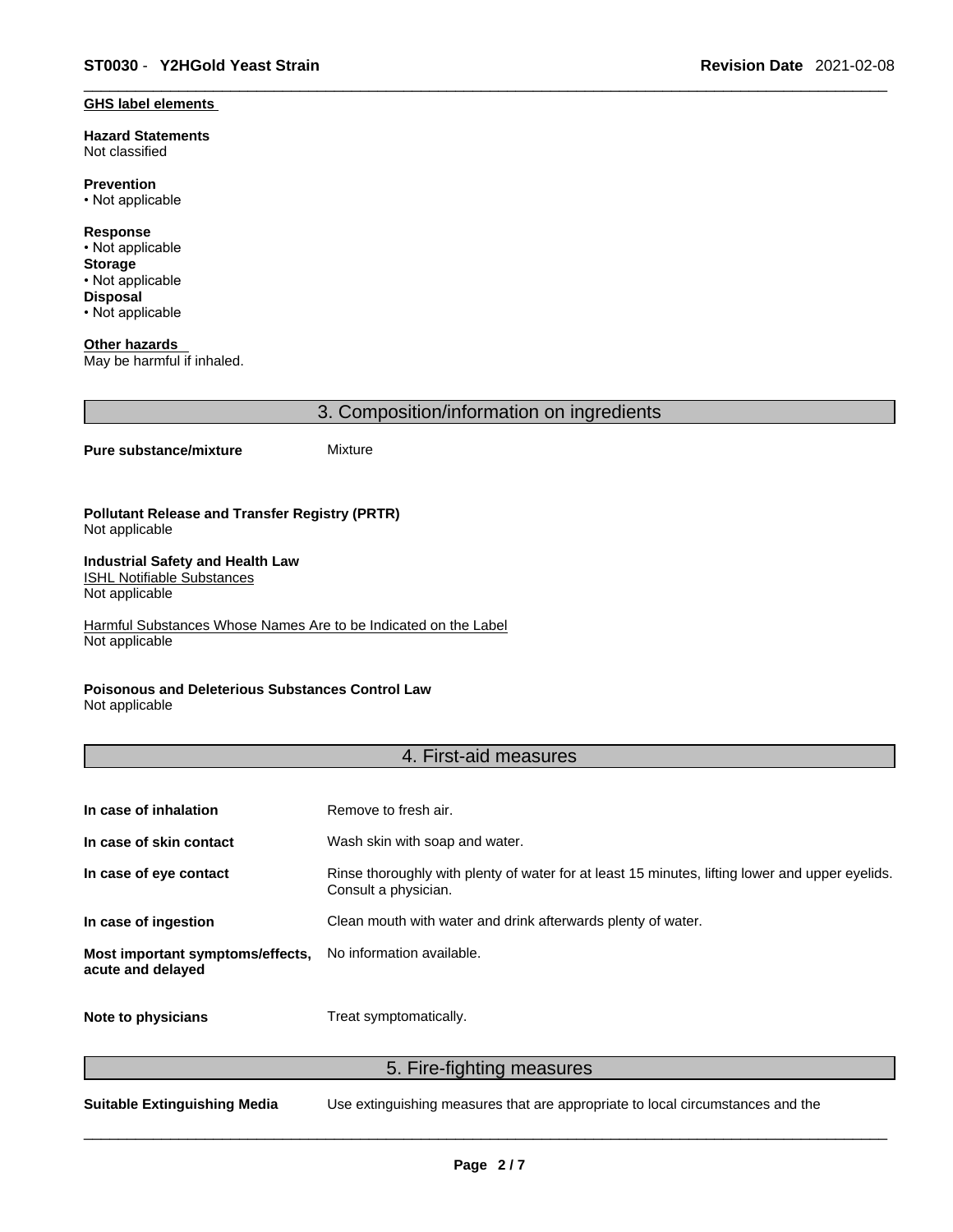|                                                                   | surrounding environment.                                                                                                              |
|-------------------------------------------------------------------|---------------------------------------------------------------------------------------------------------------------------------------|
| Unsuitable extinguishing media                                    | Do not scatter spilled material with high pressure water streams.                                                                     |
| Specific hazards arising from the<br>chemical                     | No information available.                                                                                                             |
| <b>Special Extinguishing Media</b><br><b>Large Fire</b>           | Cool drums with water spray.<br>CAUTION: Use of water spray when fighting fire may be inefficient.                                    |
| Special protective equipment and<br>precautions for fire-fighters | Firefighters should wear self-contained breathing apparatus and full firefighting turnout<br>gear. Use personal protection equipment. |

# 6. Accidental release measures

| Personal precautions, protective<br>equipment and emergency<br>procedures | Ensure adequate ventilation.                                                         |
|---------------------------------------------------------------------------|--------------------------------------------------------------------------------------|
| For emergency responders                                                  | Use personal protection recommended in Section 8.                                    |
| <b>Environmental precautions</b>                                          | See Section 12 for additional Ecological Information.                                |
| <b>Methods for containment</b>                                            | Prevent further leakage or spillage if safe to do so.                                |
| Methods for cleaning up                                                   | Pick up and transfer to properly labeled containers.                                 |
| Prevention of secondary hazards                                           | Clean contaminated objects and areas thoroughly observing environmental regulations. |

# 7. Handling and storage

| <b>Handling</b>           |                                                                          |
|---------------------------|--------------------------------------------------------------------------|
| Advice on safe handling   | Handle in accordance with good industrial hygiene and safety practice.   |
| <b>Storage</b>            |                                                                          |
| <b>Storage Conditions</b> | Keep containers tightly closed in a dry, cool and well-ventilated place. |

# 8. Exposure controls/personal protection

| <b>Engineering controls</b>                                                    | <b>Showers</b><br>Eyewash stations                                                                                                                                                     |
|--------------------------------------------------------------------------------|----------------------------------------------------------------------------------------------------------------------------------------------------------------------------------------|
| <b>Exposure guidelines</b>                                                     | Ventilation systems.<br>This product, as supplied, does not contain any hazardous materials with occupational<br>exposure limits established by the region specific regulatory bodies. |
| <b>Biological occupational exposure</b><br><b>limits</b>                       | This product, as supplied, does not contain any hazardous materials with biological limits<br>established by the region specific regulatory bodies                                     |
| <b>Environmental exposure controls</b><br><b>Personal Protective Equipment</b> | No information available.                                                                                                                                                              |
| <b>Respiratory protection</b>                                                  | No protective equipment is needed under normal use conditions. If exposure limits are<br>exceeded or irritation is experienced, ventilation and evacuation may be required.            |
| <b>Eye/face protection</b>                                                     | No special protective equipment required.                                                                                                                                              |
| Skin and body protection                                                       | No special protective equipment required.                                                                                                                                              |
|                                                                                |                                                                                                                                                                                        |

# 9. Physical and chemical properties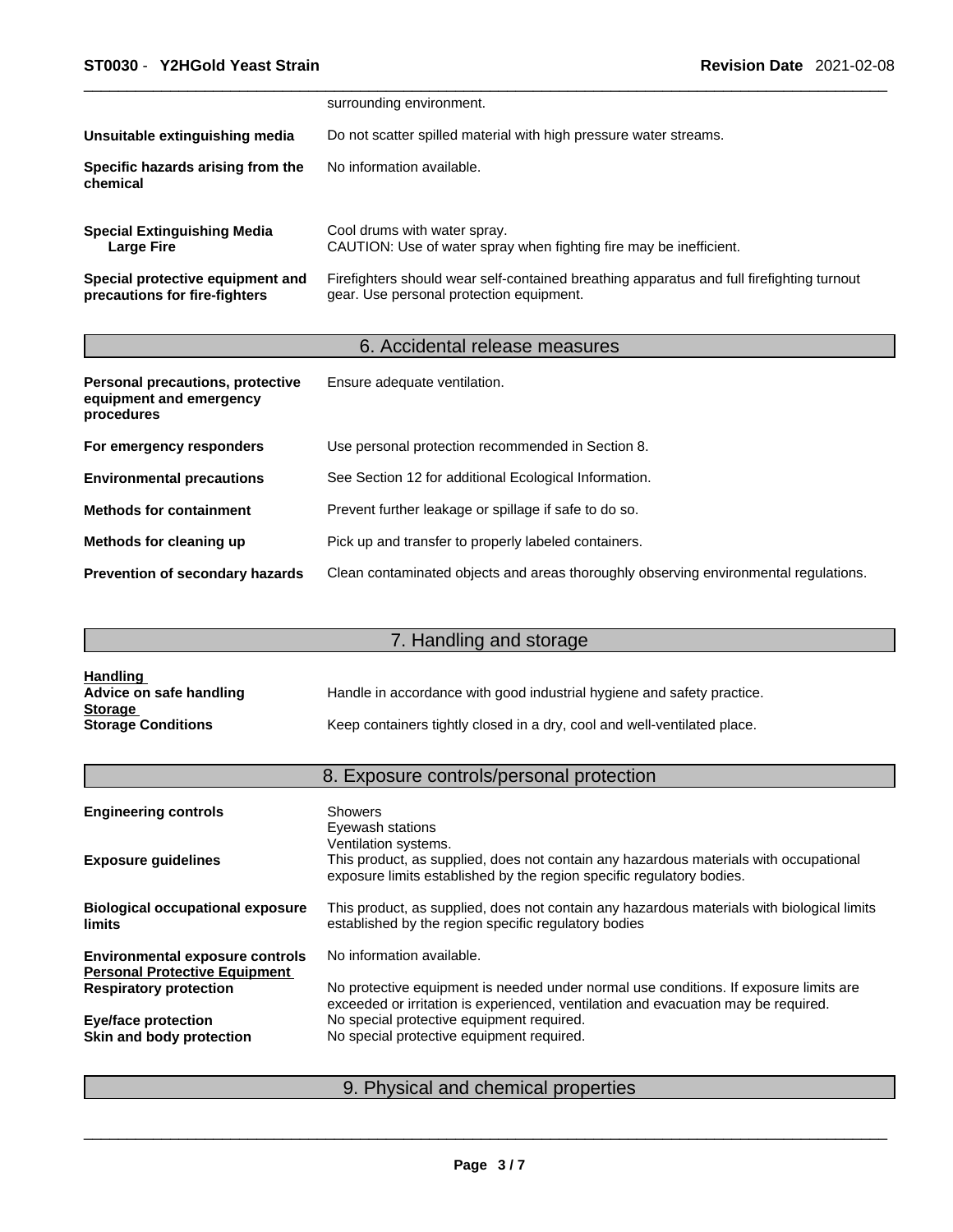#### **Information on basic physical and chemical properties**

| Appearance<br><b>Physical state</b>          | Slurry<br>Liquid         |                          |  |
|----------------------------------------------|--------------------------|--------------------------|--|
| Color                                        | No information available |                          |  |
| Odor                                         | Slight                   |                          |  |
| Odor Threshold                               | No information available |                          |  |
| <b>Property</b>                              | <b>Values</b>            | Remarks • Method         |  |
| Melting point / freezing point               |                          | No information available |  |
| Boiling point/boiling range (°C)             |                          | No information available |  |
| Flammability (solid, gas)                    |                          | No information available |  |
| Upper/lower flammability or explosive limits |                          |                          |  |
| <b>Upper flammability limit:</b>             |                          |                          |  |
| Lower flammability limit:                    |                          |                          |  |
| <b>Flash point</b>                           |                          | ASTM D 56                |  |
| <b>Evaporation Rate</b>                      |                          | No information available |  |
| <b>Autoignition temperature</b>              | 392.8 °C / 739 °F        | No information available |  |
| <b>Decomposition temperature</b>             |                          | No information available |  |
| рH                                           |                          | No information available |  |
| Viscosity                                    |                          |                          |  |
| <b>Kinematic viscosity</b>                   |                          | No information available |  |
| <b>Dynamic Viscosity</b>                     |                          | No information available |  |
| <b>Water solubility</b>                      |                          | No information available |  |
| Solubility in other solvents                 |                          | No information available |  |
| <b>Partition Coefficient</b>                 |                          | No information available |  |
| (n-octanol/water)                            |                          |                          |  |
| Vapor pressure                               |                          | No information available |  |
| Vapor density                                |                          | No information available |  |
| <b>Relative density</b>                      |                          | No information available |  |
| <b>Particle characteristics</b>              |                          |                          |  |
| <b>Particle Size</b>                         |                          | Not applicable           |  |
| <b>Particle Size Distribution</b>            |                          | Not applicable           |  |
| <b>Other information</b>                     |                          |                          |  |
| <b>Explosive properties</b>                  | No information available |                          |  |

**Oxidizing properties** No information available

### 10. Stability and reactivity

**Reactivity Reactivity Reactivity Chemical stability No information available.**<br> **Chemical stability Reaction** Stable under normal cond Stable under normal conditions.<br>None under normal processing. **Possibility of hazardous reactions Incompatible materials** None known based on information supplied. **Hazardous Decomposition Products** None known based on information supplied. **Explosion Data Sensitivity to static discharge** None.

**Sensitivity to mechanical impact** None.

### 11. Toxicological information

#### **Acute toxicity**

**Numerical measures of toxicity - Product Information**

**The following values are calculated based on chapter 3.1 of the GHS document**

| ATEmix (oral)                 | 49,245.60 mg/kg |
|-------------------------------|-----------------|
| ATEmix (dermal)               | 40,040.00 mg/kg |
| ATEmix (inhalation-dust/mist) | 11.0108 mg/l    |

1.563 % of the mixture consists of ingredient(s) of unknown acute oral toxicity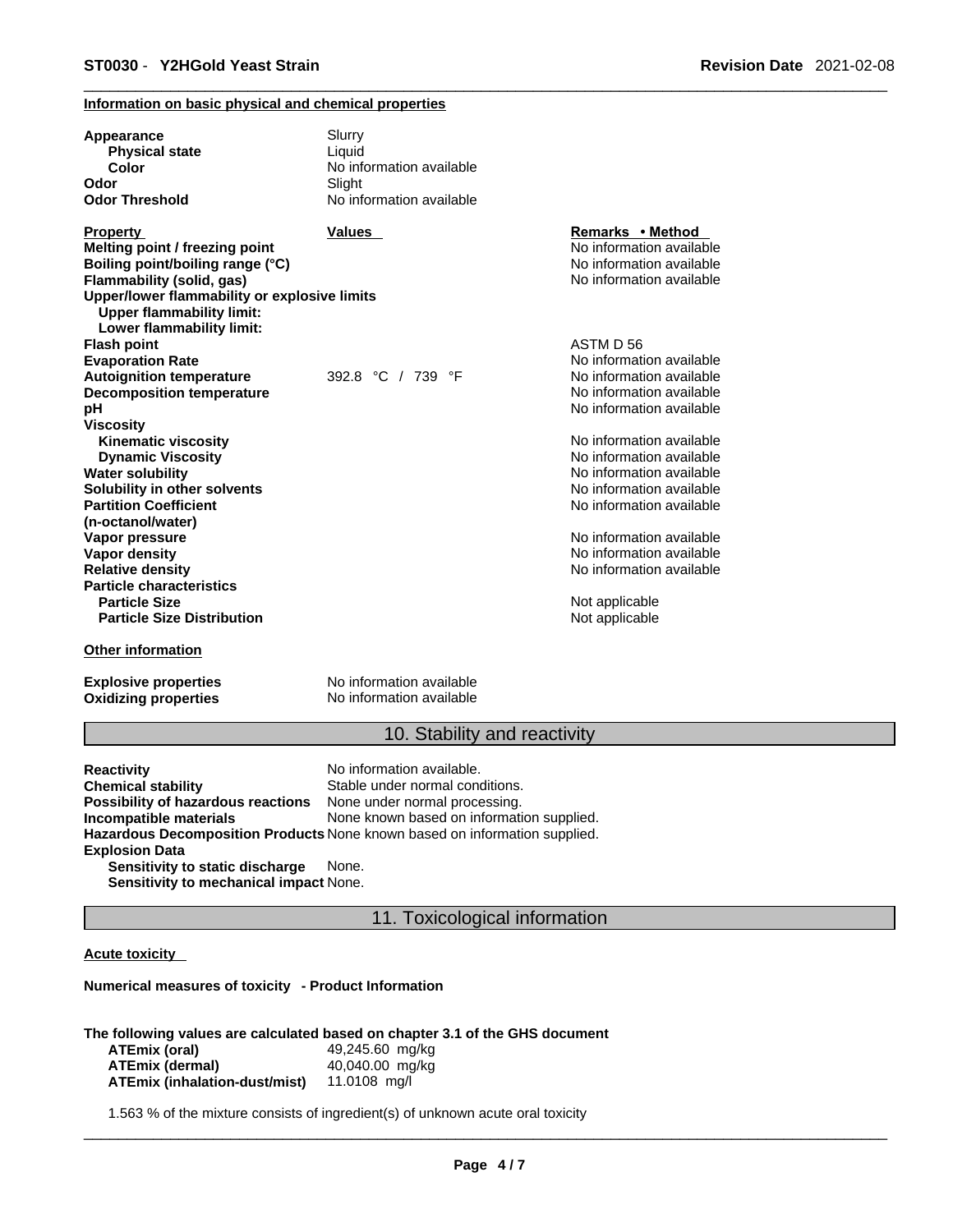2.763 % of the mixture consists of ingredient(s) of unknown acute dermal toxicity 27.763 % of the mixture consists of ingredient(s) of unknown acute inhalation toxicity (gas) 27.763 % of the mixture consists of ingredient(s) of unknown acute inhalation toxicity (vapor) 2.763 % of the mixture consists of ingredient(s) of unknown acute inhalation toxicity (dust/mist)

| <b>Symptoms</b>                                              | No information available.                                                                                                                 |
|--------------------------------------------------------------|-------------------------------------------------------------------------------------------------------------------------------------------|
| <b>Product Information</b>                                   |                                                                                                                                           |
| Ingestion                                                    | Specific test data for the substance or mixture is not available.                                                                         |
| <b>Inhalation</b>                                            | Specific test data for the substance or mixture is not available.                                                                         |
| <b>Skin contact</b>                                          | Specific test data for the substance or mixture is not available.                                                                         |
| Eye contact                                                  | Specific test data for the substance or mixture is not available.                                                                         |
| <b>Skin corrosion/irritation</b>                             | Based on available data, the classification criteria are not met. Classification not possible.                                            |
| Serious eye damage/eye irritation                            | Based on available data, the classification criteria are not met. Classification not possible.                                            |
| Respiratory or skin sensitization                            | Classification not possible.                                                                                                              |
| <b>Germ cell mutagenicity</b>                                | Based on available data, the classification criteria are not met. Classification not possible.                                            |
| Carcinogenicity                                              | Based on available data, the classification criteria are not met. Classification not possible.                                            |
| <b>Reproductive toxicity</b>                                 | Based on available data, the classification criteria are not met. Classification not possible.                                            |
| <b>Target organ effects</b><br><b>STOT - single exposure</b> | Kidney. Respiratory system. Eyes. Skin.<br>Based on available data, the classification criteria are not met. Classification not possible. |
| <b>STOT - repeated exposure</b>                              | Based on available data, the classification criteria are not met. Classification not possible.                                            |
| <b>Aspiration hazard</b>                                     | Based on available data, the classification criteria are not met. Classification not possible.                                            |

| 12. Ecological information        |                                                                                                   |
|-----------------------------------|---------------------------------------------------------------------------------------------------|
| <b>Ecotoxicity</b>                | Classification not possible.                                                                      |
| Percentage for unknown<br>hazards | 0.363 % of the mixture consists of component(s) of unknown hazards to the aquatic<br>environment. |
| Persistence and degradability     | No information available.                                                                         |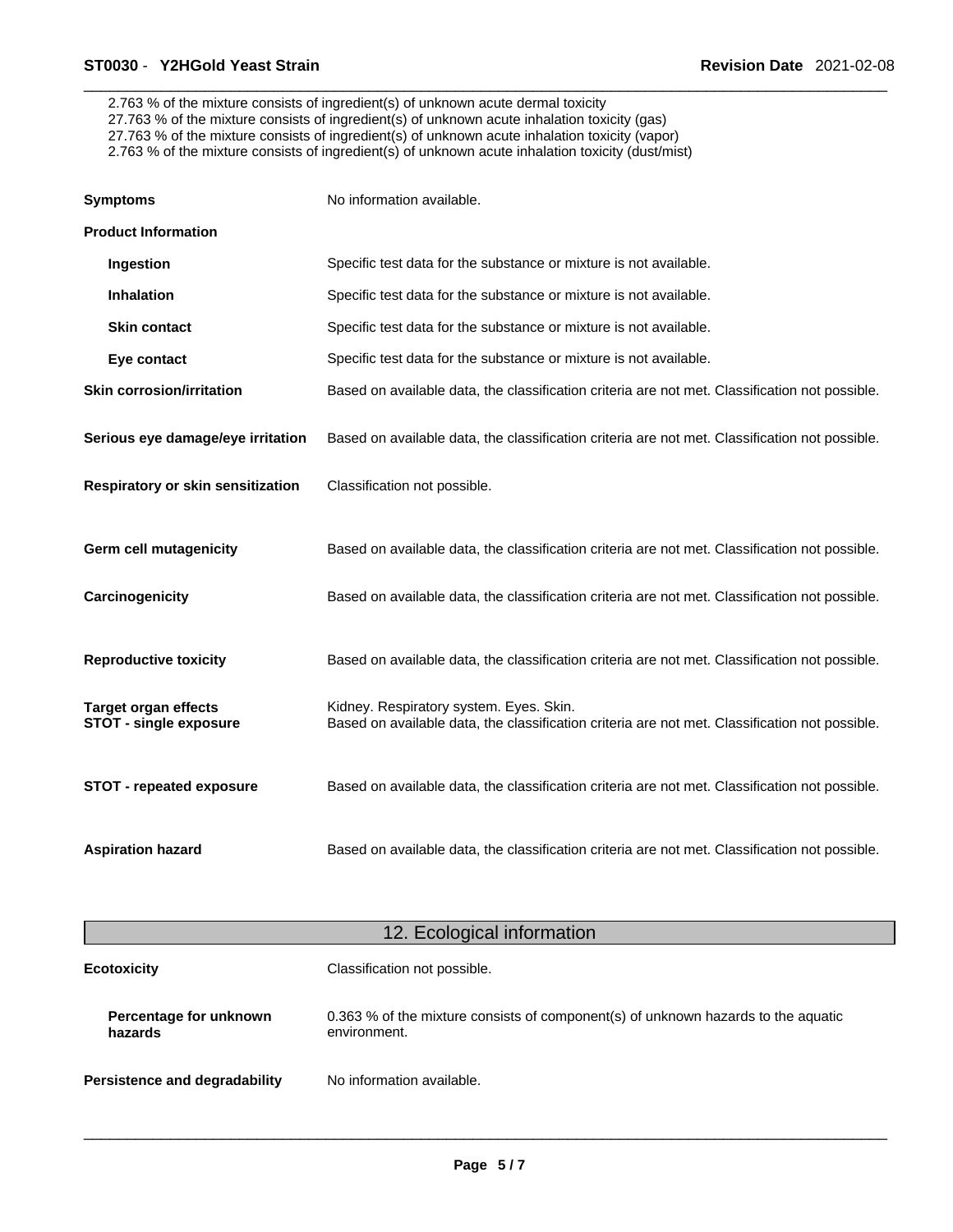| <b>Bioaccumulation</b>                                | There is no data for this product.                                                                                          |
|-------------------------------------------------------|-----------------------------------------------------------------------------------------------------------------------------|
| Hazardous to the ozone layer<br>Other adverse effects | Classification not possible. Based on available data, the classification criteria are not met.<br>No information available. |
|                                                       | 13. Disposal considerations                                                                                                 |
| Waste from residues/unused<br>products                | Dispose of in accordance with local regulations. Dispose of waste in accordance with<br>environmental legislation.          |
| Contaminated packaging                                | Do not reuse empty containers.                                                                                              |
|                                                       |                                                                                                                             |

### 14. Transport information

| Not regulated |
|---------------|
| Not regulated |
| Not regulated |
| Not regulated |
|               |

### 15. Regulatory information

#### **National regulations**

**Pollutant Release and Transfer Registry (PRTR)** Not applicable

**Industrial Safety and Health Law** Not applicable **ISHL Notifiable Substances** Not applicable

**Poisonous and Deleterious Substances Control Law** Not applicable

**Fire Service Law:** Not applicable

**Act on the Evaluation of Chemical Substances and Regulation of Their Manufacture, etc. (CSCL)** Not applicable

**Act on Prevention of Marine Pollution and Maritime Disaster** Not applicable **Air Pollution Control Law** Volatile organic compound per Air Pollution Control Law article 2, paragraph 4

#### **International Regulations**

**The Stockholm Convention on Persistent Organic Pollutants** Not applicable

**The Rotterdam Convention** Not applicable

**International Inventories IECSC** .

 **Legend:** 

**TSCA** - United States Toxic Substances Control Act Section 8(b) Inventory **DSL/NDSL** - Canadian Domestic Substances List/Non-Domestic Substances List  **EINECS/ELINCS** - European Inventory of Existing Chemical Substances/European List of Notified Chemical Substances